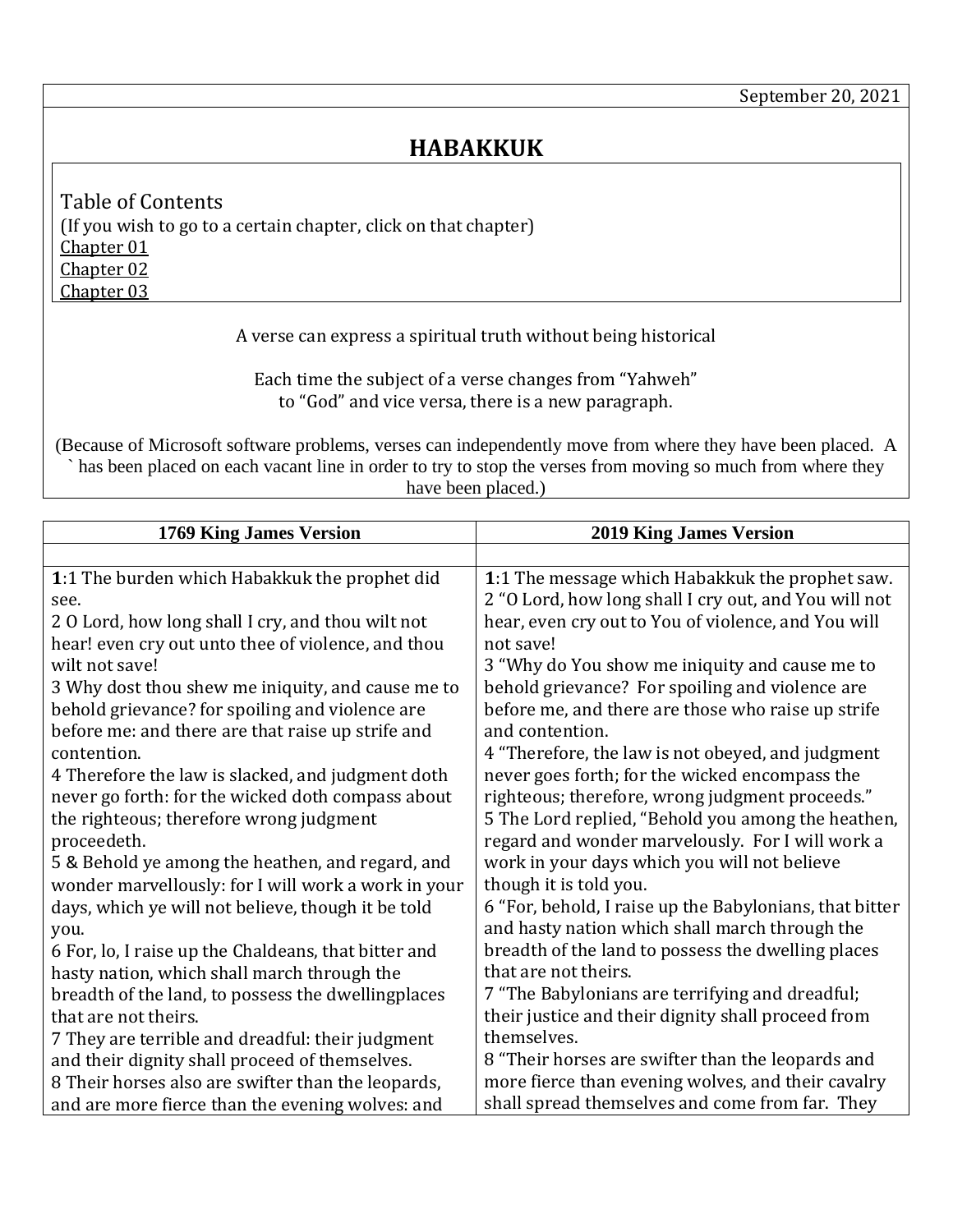<span id="page-1-0"></span>

| their horsemen shall spread themselves, and their       | shall fly as the eagle that hurries to eat.                |
|---------------------------------------------------------|------------------------------------------------------------|
| horsemen shall come from far; they shall fly as the     | 9 "They shall all come for violence; their faces are       |
|                                                         |                                                            |
| eagle that hasteth to eat.                              | set like the east wind, and they shall gather captives     |
| 9 They shall come all for violence: their faces shall   | as numerous as the sand.                                   |
| sup up as the east wind, and they shall gather the      | 10 "And they shall scoff at kings, and princes shall       |
| captivity as the sand.                                  | be a source of scorn to them; they shall deride every      |
| 10 And they shall scoff at the kings, and the princes   | stronghold; for they shall heap dust and take it.          |
|                                                         |                                                            |
| shall be a scorn unto them: they shall deride every     | 11 "Then their mind shall change, and they shall           |
| strong hold; for they shall heap dust, and take it.     | pass over and offend, imputing their power to their        |
| 11 Then shall his mind change, and he shall pass        | god."                                                      |
| over, and offend, imputing this his power unto his      | 12 Habakkuk said, "Are You not from everlasting,           |
|                                                         |                                                            |
| god.                                                    | Yahweh, my Holy One? We shall not die. O Yahweh,           |
| 12 & Art thou not from everlasting, O Lord my God,      | You have ordained the Babylonians for judgment;            |
| mine Holy One? we shall not die. O Lord, thou hast      | and, O mighty Yahweh, You have established them            |
| ordained them for judgment; and, O mighty God,          | for correction.                                            |
| thou hast established them for correction.              | 13 "Yahweh, You are of purer eyes [sight] than to          |
|                                                         |                                                            |
| 13 Thou art of purer eyes than to behold evil, and      | behold evil <sup>1</sup> and cannot look at (see) iniquity |
| canst not look on iniquity: wherefore lookest thou      | without doing something to correct it.                     |
| upon them that deal treacherously, and holdest thy      | Therefore, Yahweh, why do You look upon those              |
| tongue when the wicked devoureth the man that is        | who deal treacherously and hold Your tongue [say           |
| more righteous than he?                                 | nothing] when a wicked person devours a more-              |
|                                                         |                                                            |
|                                                         | righteous person?                                          |
| 14 And makest men as the fishes of the sea, as the      | 14 "Why do You make people like the fish of the sea,       |
| creeping things, that have no ruler over them?          | as creeping things that have no ruler over them?           |
| 15 They take up all of them with the angle, they        | 15 "The Babylonians take them up as if they were           |
| catch them in their net, and gather them in their       | fishing. They catch them in their net and gather           |
|                                                         | them with their hooks; therefore, they rejoice and         |
| drag: therefore they rejoice and are glad.              |                                                            |
|                                                         | are glad.                                                  |
| 16 Therefore they sacrifice unto their net, and burn    | 16 "Therefore, the Babylonians sacrifice to their net      |
| incense unto their drag; because by them their          | and burn incense to their hooks because by them            |
| portion is fat, and their meat plenteous.               | their portion is fat and their meat plenteous.             |
| 17 Shall they therefore empty their net, and not        | 17 "Therefore shall they empty their net and not           |
|                                                         |                                                            |
| spare continually to slay the nations?                  | continue to slay the nations?                              |
|                                                         |                                                            |
| 2:1 I will stand upon my watch, and set me upon the     | 2:1 "I will stand upon my watch, and set myself            |
| tower, and will watch to see what he will say unto      | upon the tower and will watch to see what God will         |
| me, and what I shall answer when I am reproved.         | say to me, and what I will answer when I am                |
|                                                         | reproved."                                                 |
| 2 And the Lord answered me, and said, Write the         | 2 And God answered me, "Write the vision and               |
|                                                         |                                                            |
| vision, and make it plain upon tables, that he may      | make it plain upon tables so that the person may           |
| run that readeth it.                                    | run who reads it.                                          |
| 3 For the vision is yet for an appointed time, but at   | 3 "For the vision is yet for an appointed time, but at     |
| the end it shall speak, and not lie: though it tarry,   | the end it shall speak and not lie. Though it tarries,     |
| wait for it; because it will surely come, it will not   | wait for it because it will surely come; it will not       |
|                                                         |                                                            |
| tarry.                                                  | linger forever.                                            |
| 4 Behold, his soul which is lifted up is not upright in | 4 "Behold, the soul which is lifted up is [the material    |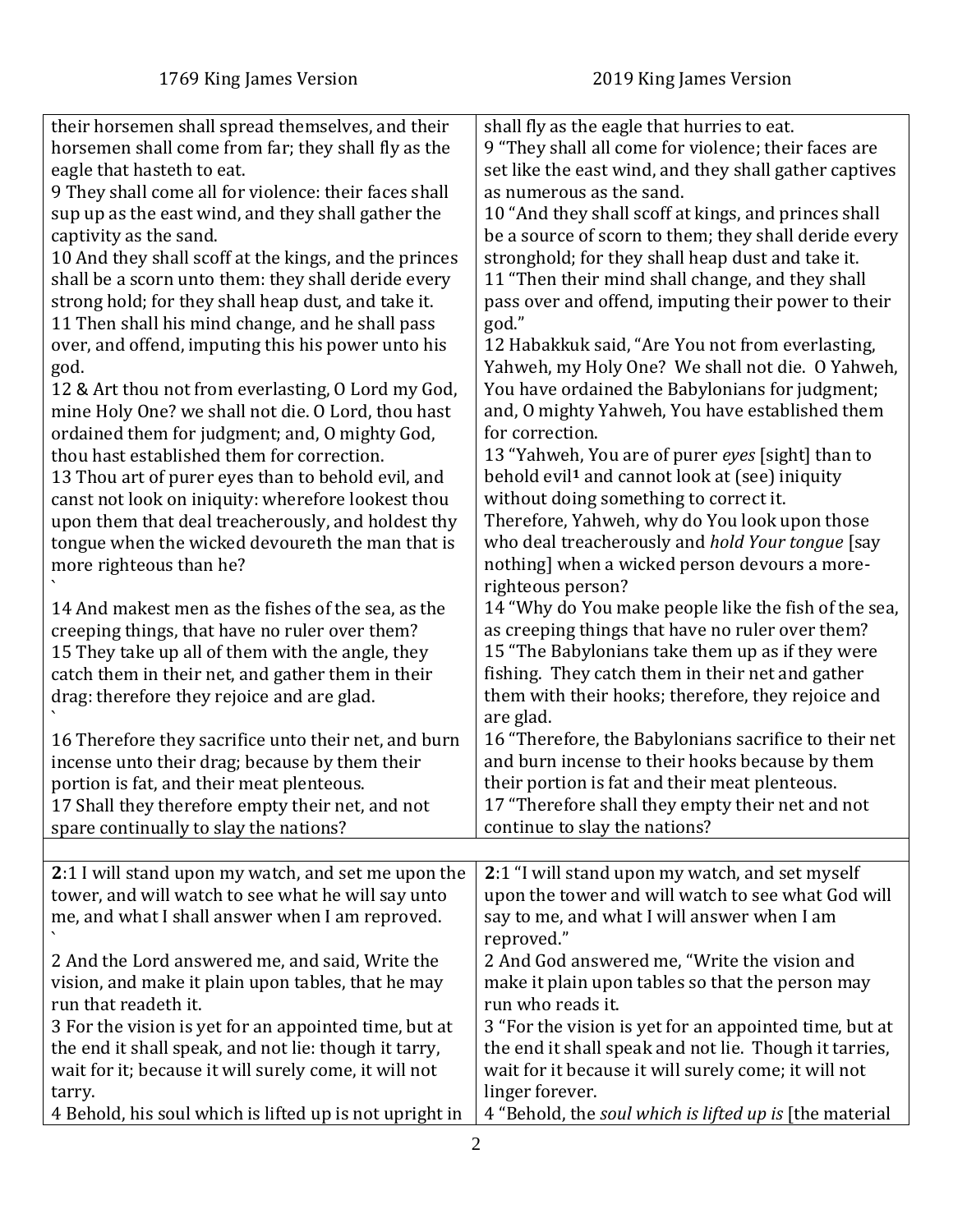| him: but the just shall live by his faith.<br>senses which are lifted up are] not upright in a<br>person; but the just shall live by their faith.<br>5 "Wicked people transgress by wine. They are<br>5 & Yea also, because he transgresseth by wine, he<br>proud people who do not stay at home much, who<br>is a proud man, neither keepeth at home, who<br>enlarge their desire as hell and are as death and<br>enlargeth his desire as hell, and is as death, and<br>cannot be satisfied, but gather to them all nations<br>cannot be satisfied, but gathereth unto him all<br>and heap to them all people.<br>nations, and heapeth unto him all people:<br>6 "Shall not all the righteous take up a parable<br>6 Shall not all these take up a parable against him,<br>against the unrighteous and a taunting proverb<br>and a taunting proverb against him, and say, Woe to<br>against them and say, 'Woe to those who increase<br>him that increaseth that which is not his! how long?<br>that which is not theirs! How long? And woe to<br>and to him that ladeth himself with thick clay!<br>those who cover themselves like with thick clay!'<br>7 "Shall they not rise up suddenly who shall bite you<br>7 Shall they not rise up suddenly that shall bite thee,<br>and awake who shall vex you, and you shall be<br>and awake that shall vex thee, and thou shalt be for<br>booty to them?<br>booties unto them?<br>8 "Because you have spoiled many nations, all the<br>8 Because thou hast spoiled many nations, all the<br>remnant of the people shall plunder you because of<br>remnant of the people shall spoil thee; because of<br>the blood of people which you have spilled, and for<br>men's blood, and for the violence of the land, of the<br>the violence of the land, of the city, and of all who<br>city, and of all that dwell therein.<br>dwell therein.<br>9 "Woe to those who covet an evil covetousness to<br>9 & Woe to him that coveteth an evil covetousness<br>their house so that they may set their nest on high<br>to his house, that he may set his nest on high, that<br>so that they may be delivered from the power of<br>he may be delivered from the power of evil!<br>evil!<br>10 "You have consulted shame to your house by<br>10 Thou hast consulted shame to thy house by<br>cutting off many people and have sinned against<br>cutting off many people, and hast sinned against thy<br>your soul (spirit).<br>soul.<br>11 "For the stones shall cry out of the wall, and the<br>11 For the stone shall cry out of the wall, and the<br>beam shall answer it out of the timber.<br>beam out of the timber shall answer it.<br>12 "Woe to those who build a town with blood and<br>12 & Woe to him that buildeth a town with blood,<br>establish a city by iniquity!<br>and stablisheth a city by iniquity!<br>13 "Behold, is it not of Yahweh that the people shall<br>13 Behold, is it not of the Lord of hosts that the<br>labor in the very fire and the people shall weary<br>people shall labour in the very fire, and the people<br>themselves for very vanity?<br>shall weary themselves for very vanity?<br>14 "For the earth shall be filled with the knowledge<br>14 For the earth shall be filled with the knowledge<br>of the glory of God, as the waters fill the sea.<br>of the glory of the Lord, as the waters cover the sea.<br>15 "Woe to you who give your neighbor drink, who<br>15 & Woe unto him that giveth his neighbour drink,<br>put their bottle up to them, and make them drunken<br>that puttest thy bottle to him, and makest him<br>so that you may look at their nakedness!<br>drunken also, that thou mayest look on their<br>16 "You who are unrighteous are filled with shame<br>nakedness! |  |
|---------------------------------------------------------------------------------------------------------------------------------------------------------------------------------------------------------------------------------------------------------------------------------------------------------------------------------------------------------------------------------------------------------------------------------------------------------------------------------------------------------------------------------------------------------------------------------------------------------------------------------------------------------------------------------------------------------------------------------------------------------------------------------------------------------------------------------------------------------------------------------------------------------------------------------------------------------------------------------------------------------------------------------------------------------------------------------------------------------------------------------------------------------------------------------------------------------------------------------------------------------------------------------------------------------------------------------------------------------------------------------------------------------------------------------------------------------------------------------------------------------------------------------------------------------------------------------------------------------------------------------------------------------------------------------------------------------------------------------------------------------------------------------------------------------------------------------------------------------------------------------------------------------------------------------------------------------------------------------------------------------------------------------------------------------------------------------------------------------------------------------------------------------------------------------------------------------------------------------------------------------------------------------------------------------------------------------------------------------------------------------------------------------------------------------------------------------------------------------------------------------------------------------------------------------------------------------------------------------------------------------------------------------------------------------------------------------------------------------------------------------------------------------------------------------------------------------------------------------------------------------------------------------------------------------------------------------------------------------------------------------------------------------------------------------------------------------------------------------------------------------------------------------------------------------------------------------------------------------------------------------------------------------------------------------------------------------------------------------------------------------------------------------------------------------------------------------------------------------------------------------------------------------------------------------------------------------------------------------------------------------------------------------------------------------------------------------------------------------------------------------------------------------|--|
|                                                                                                                                                                                                                                                                                                                                                                                                                                                                                                                                                                                                                                                                                                                                                                                                                                                                                                                                                                                                                                                                                                                                                                                                                                                                                                                                                                                                                                                                                                                                                                                                                                                                                                                                                                                                                                                                                                                                                                                                                                                                                                                                                                                                                                                                                                                                                                                                                                                                                                                                                                                                                                                                                                                                                                                                                                                                                                                                                                                                                                                                                                                                                                                                                                                                                                                                                                                                                                                                                                                                                                                                                                                                                                                                                                                 |  |
|                                                                                                                                                                                                                                                                                                                                                                                                                                                                                                                                                                                                                                                                                                                                                                                                                                                                                                                                                                                                                                                                                                                                                                                                                                                                                                                                                                                                                                                                                                                                                                                                                                                                                                                                                                                                                                                                                                                                                                                                                                                                                                                                                                                                                                                                                                                                                                                                                                                                                                                                                                                                                                                                                                                                                                                                                                                                                                                                                                                                                                                                                                                                                                                                                                                                                                                                                                                                                                                                                                                                                                                                                                                                                                                                                                                 |  |
|                                                                                                                                                                                                                                                                                                                                                                                                                                                                                                                                                                                                                                                                                                                                                                                                                                                                                                                                                                                                                                                                                                                                                                                                                                                                                                                                                                                                                                                                                                                                                                                                                                                                                                                                                                                                                                                                                                                                                                                                                                                                                                                                                                                                                                                                                                                                                                                                                                                                                                                                                                                                                                                                                                                                                                                                                                                                                                                                                                                                                                                                                                                                                                                                                                                                                                                                                                                                                                                                                                                                                                                                                                                                                                                                                                                 |  |
|                                                                                                                                                                                                                                                                                                                                                                                                                                                                                                                                                                                                                                                                                                                                                                                                                                                                                                                                                                                                                                                                                                                                                                                                                                                                                                                                                                                                                                                                                                                                                                                                                                                                                                                                                                                                                                                                                                                                                                                                                                                                                                                                                                                                                                                                                                                                                                                                                                                                                                                                                                                                                                                                                                                                                                                                                                                                                                                                                                                                                                                                                                                                                                                                                                                                                                                                                                                                                                                                                                                                                                                                                                                                                                                                                                                 |  |
|                                                                                                                                                                                                                                                                                                                                                                                                                                                                                                                                                                                                                                                                                                                                                                                                                                                                                                                                                                                                                                                                                                                                                                                                                                                                                                                                                                                                                                                                                                                                                                                                                                                                                                                                                                                                                                                                                                                                                                                                                                                                                                                                                                                                                                                                                                                                                                                                                                                                                                                                                                                                                                                                                                                                                                                                                                                                                                                                                                                                                                                                                                                                                                                                                                                                                                                                                                                                                                                                                                                                                                                                                                                                                                                                                                                 |  |
|                                                                                                                                                                                                                                                                                                                                                                                                                                                                                                                                                                                                                                                                                                                                                                                                                                                                                                                                                                                                                                                                                                                                                                                                                                                                                                                                                                                                                                                                                                                                                                                                                                                                                                                                                                                                                                                                                                                                                                                                                                                                                                                                                                                                                                                                                                                                                                                                                                                                                                                                                                                                                                                                                                                                                                                                                                                                                                                                                                                                                                                                                                                                                                                                                                                                                                                                                                                                                                                                                                                                                                                                                                                                                                                                                                                 |  |
|                                                                                                                                                                                                                                                                                                                                                                                                                                                                                                                                                                                                                                                                                                                                                                                                                                                                                                                                                                                                                                                                                                                                                                                                                                                                                                                                                                                                                                                                                                                                                                                                                                                                                                                                                                                                                                                                                                                                                                                                                                                                                                                                                                                                                                                                                                                                                                                                                                                                                                                                                                                                                                                                                                                                                                                                                                                                                                                                                                                                                                                                                                                                                                                                                                                                                                                                                                                                                                                                                                                                                                                                                                                                                                                                                                                 |  |
|                                                                                                                                                                                                                                                                                                                                                                                                                                                                                                                                                                                                                                                                                                                                                                                                                                                                                                                                                                                                                                                                                                                                                                                                                                                                                                                                                                                                                                                                                                                                                                                                                                                                                                                                                                                                                                                                                                                                                                                                                                                                                                                                                                                                                                                                                                                                                                                                                                                                                                                                                                                                                                                                                                                                                                                                                                                                                                                                                                                                                                                                                                                                                                                                                                                                                                                                                                                                                                                                                                                                                                                                                                                                                                                                                                                 |  |
|                                                                                                                                                                                                                                                                                                                                                                                                                                                                                                                                                                                                                                                                                                                                                                                                                                                                                                                                                                                                                                                                                                                                                                                                                                                                                                                                                                                                                                                                                                                                                                                                                                                                                                                                                                                                                                                                                                                                                                                                                                                                                                                                                                                                                                                                                                                                                                                                                                                                                                                                                                                                                                                                                                                                                                                                                                                                                                                                                                                                                                                                                                                                                                                                                                                                                                                                                                                                                                                                                                                                                                                                                                                                                                                                                                                 |  |
|                                                                                                                                                                                                                                                                                                                                                                                                                                                                                                                                                                                                                                                                                                                                                                                                                                                                                                                                                                                                                                                                                                                                                                                                                                                                                                                                                                                                                                                                                                                                                                                                                                                                                                                                                                                                                                                                                                                                                                                                                                                                                                                                                                                                                                                                                                                                                                                                                                                                                                                                                                                                                                                                                                                                                                                                                                                                                                                                                                                                                                                                                                                                                                                                                                                                                                                                                                                                                                                                                                                                                                                                                                                                                                                                                                                 |  |
|                                                                                                                                                                                                                                                                                                                                                                                                                                                                                                                                                                                                                                                                                                                                                                                                                                                                                                                                                                                                                                                                                                                                                                                                                                                                                                                                                                                                                                                                                                                                                                                                                                                                                                                                                                                                                                                                                                                                                                                                                                                                                                                                                                                                                                                                                                                                                                                                                                                                                                                                                                                                                                                                                                                                                                                                                                                                                                                                                                                                                                                                                                                                                                                                                                                                                                                                                                                                                                                                                                                                                                                                                                                                                                                                                                                 |  |
|                                                                                                                                                                                                                                                                                                                                                                                                                                                                                                                                                                                                                                                                                                                                                                                                                                                                                                                                                                                                                                                                                                                                                                                                                                                                                                                                                                                                                                                                                                                                                                                                                                                                                                                                                                                                                                                                                                                                                                                                                                                                                                                                                                                                                                                                                                                                                                                                                                                                                                                                                                                                                                                                                                                                                                                                                                                                                                                                                                                                                                                                                                                                                                                                                                                                                                                                                                                                                                                                                                                                                                                                                                                                                                                                                                                 |  |
|                                                                                                                                                                                                                                                                                                                                                                                                                                                                                                                                                                                                                                                                                                                                                                                                                                                                                                                                                                                                                                                                                                                                                                                                                                                                                                                                                                                                                                                                                                                                                                                                                                                                                                                                                                                                                                                                                                                                                                                                                                                                                                                                                                                                                                                                                                                                                                                                                                                                                                                                                                                                                                                                                                                                                                                                                                                                                                                                                                                                                                                                                                                                                                                                                                                                                                                                                                                                                                                                                                                                                                                                                                                                                                                                                                                 |  |
|                                                                                                                                                                                                                                                                                                                                                                                                                                                                                                                                                                                                                                                                                                                                                                                                                                                                                                                                                                                                                                                                                                                                                                                                                                                                                                                                                                                                                                                                                                                                                                                                                                                                                                                                                                                                                                                                                                                                                                                                                                                                                                                                                                                                                                                                                                                                                                                                                                                                                                                                                                                                                                                                                                                                                                                                                                                                                                                                                                                                                                                                                                                                                                                                                                                                                                                                                                                                                                                                                                                                                                                                                                                                                                                                                                                 |  |
|                                                                                                                                                                                                                                                                                                                                                                                                                                                                                                                                                                                                                                                                                                                                                                                                                                                                                                                                                                                                                                                                                                                                                                                                                                                                                                                                                                                                                                                                                                                                                                                                                                                                                                                                                                                                                                                                                                                                                                                                                                                                                                                                                                                                                                                                                                                                                                                                                                                                                                                                                                                                                                                                                                                                                                                                                                                                                                                                                                                                                                                                                                                                                                                                                                                                                                                                                                                                                                                                                                                                                                                                                                                                                                                                                                                 |  |
|                                                                                                                                                                                                                                                                                                                                                                                                                                                                                                                                                                                                                                                                                                                                                                                                                                                                                                                                                                                                                                                                                                                                                                                                                                                                                                                                                                                                                                                                                                                                                                                                                                                                                                                                                                                                                                                                                                                                                                                                                                                                                                                                                                                                                                                                                                                                                                                                                                                                                                                                                                                                                                                                                                                                                                                                                                                                                                                                                                                                                                                                                                                                                                                                                                                                                                                                                                                                                                                                                                                                                                                                                                                                                                                                                                                 |  |
|                                                                                                                                                                                                                                                                                                                                                                                                                                                                                                                                                                                                                                                                                                                                                                                                                                                                                                                                                                                                                                                                                                                                                                                                                                                                                                                                                                                                                                                                                                                                                                                                                                                                                                                                                                                                                                                                                                                                                                                                                                                                                                                                                                                                                                                                                                                                                                                                                                                                                                                                                                                                                                                                                                                                                                                                                                                                                                                                                                                                                                                                                                                                                                                                                                                                                                                                                                                                                                                                                                                                                                                                                                                                                                                                                                                 |  |
|                                                                                                                                                                                                                                                                                                                                                                                                                                                                                                                                                                                                                                                                                                                                                                                                                                                                                                                                                                                                                                                                                                                                                                                                                                                                                                                                                                                                                                                                                                                                                                                                                                                                                                                                                                                                                                                                                                                                                                                                                                                                                                                                                                                                                                                                                                                                                                                                                                                                                                                                                                                                                                                                                                                                                                                                                                                                                                                                                                                                                                                                                                                                                                                                                                                                                                                                                                                                                                                                                                                                                                                                                                                                                                                                                                                 |  |
|                                                                                                                                                                                                                                                                                                                                                                                                                                                                                                                                                                                                                                                                                                                                                                                                                                                                                                                                                                                                                                                                                                                                                                                                                                                                                                                                                                                                                                                                                                                                                                                                                                                                                                                                                                                                                                                                                                                                                                                                                                                                                                                                                                                                                                                                                                                                                                                                                                                                                                                                                                                                                                                                                                                                                                                                                                                                                                                                                                                                                                                                                                                                                                                                                                                                                                                                                                                                                                                                                                                                                                                                                                                                                                                                                                                 |  |
|                                                                                                                                                                                                                                                                                                                                                                                                                                                                                                                                                                                                                                                                                                                                                                                                                                                                                                                                                                                                                                                                                                                                                                                                                                                                                                                                                                                                                                                                                                                                                                                                                                                                                                                                                                                                                                                                                                                                                                                                                                                                                                                                                                                                                                                                                                                                                                                                                                                                                                                                                                                                                                                                                                                                                                                                                                                                                                                                                                                                                                                                                                                                                                                                                                                                                                                                                                                                                                                                                                                                                                                                                                                                                                                                                                                 |  |
|                                                                                                                                                                                                                                                                                                                                                                                                                                                                                                                                                                                                                                                                                                                                                                                                                                                                                                                                                                                                                                                                                                                                                                                                                                                                                                                                                                                                                                                                                                                                                                                                                                                                                                                                                                                                                                                                                                                                                                                                                                                                                                                                                                                                                                                                                                                                                                                                                                                                                                                                                                                                                                                                                                                                                                                                                                                                                                                                                                                                                                                                                                                                                                                                                                                                                                                                                                                                                                                                                                                                                                                                                                                                                                                                                                                 |  |
|                                                                                                                                                                                                                                                                                                                                                                                                                                                                                                                                                                                                                                                                                                                                                                                                                                                                                                                                                                                                                                                                                                                                                                                                                                                                                                                                                                                                                                                                                                                                                                                                                                                                                                                                                                                                                                                                                                                                                                                                                                                                                                                                                                                                                                                                                                                                                                                                                                                                                                                                                                                                                                                                                                                                                                                                                                                                                                                                                                                                                                                                                                                                                                                                                                                                                                                                                                                                                                                                                                                                                                                                                                                                                                                                                                                 |  |
|                                                                                                                                                                                                                                                                                                                                                                                                                                                                                                                                                                                                                                                                                                                                                                                                                                                                                                                                                                                                                                                                                                                                                                                                                                                                                                                                                                                                                                                                                                                                                                                                                                                                                                                                                                                                                                                                                                                                                                                                                                                                                                                                                                                                                                                                                                                                                                                                                                                                                                                                                                                                                                                                                                                                                                                                                                                                                                                                                                                                                                                                                                                                                                                                                                                                                                                                                                                                                                                                                                                                                                                                                                                                                                                                                                                 |  |
|                                                                                                                                                                                                                                                                                                                                                                                                                                                                                                                                                                                                                                                                                                                                                                                                                                                                                                                                                                                                                                                                                                                                                                                                                                                                                                                                                                                                                                                                                                                                                                                                                                                                                                                                                                                                                                                                                                                                                                                                                                                                                                                                                                                                                                                                                                                                                                                                                                                                                                                                                                                                                                                                                                                                                                                                                                                                                                                                                                                                                                                                                                                                                                                                                                                                                                                                                                                                                                                                                                                                                                                                                                                                                                                                                                                 |  |
|                                                                                                                                                                                                                                                                                                                                                                                                                                                                                                                                                                                                                                                                                                                                                                                                                                                                                                                                                                                                                                                                                                                                                                                                                                                                                                                                                                                                                                                                                                                                                                                                                                                                                                                                                                                                                                                                                                                                                                                                                                                                                                                                                                                                                                                                                                                                                                                                                                                                                                                                                                                                                                                                                                                                                                                                                                                                                                                                                                                                                                                                                                                                                                                                                                                                                                                                                                                                                                                                                                                                                                                                                                                                                                                                                                                 |  |
|                                                                                                                                                                                                                                                                                                                                                                                                                                                                                                                                                                                                                                                                                                                                                                                                                                                                                                                                                                                                                                                                                                                                                                                                                                                                                                                                                                                                                                                                                                                                                                                                                                                                                                                                                                                                                                                                                                                                                                                                                                                                                                                                                                                                                                                                                                                                                                                                                                                                                                                                                                                                                                                                                                                                                                                                                                                                                                                                                                                                                                                                                                                                                                                                                                                                                                                                                                                                                                                                                                                                                                                                                                                                                                                                                                                 |  |
|                                                                                                                                                                                                                                                                                                                                                                                                                                                                                                                                                                                                                                                                                                                                                                                                                                                                                                                                                                                                                                                                                                                                                                                                                                                                                                                                                                                                                                                                                                                                                                                                                                                                                                                                                                                                                                                                                                                                                                                                                                                                                                                                                                                                                                                                                                                                                                                                                                                                                                                                                                                                                                                                                                                                                                                                                                                                                                                                                                                                                                                                                                                                                                                                                                                                                                                                                                                                                                                                                                                                                                                                                                                                                                                                                                                 |  |
|                                                                                                                                                                                                                                                                                                                                                                                                                                                                                                                                                                                                                                                                                                                                                                                                                                                                                                                                                                                                                                                                                                                                                                                                                                                                                                                                                                                                                                                                                                                                                                                                                                                                                                                                                                                                                                                                                                                                                                                                                                                                                                                                                                                                                                                                                                                                                                                                                                                                                                                                                                                                                                                                                                                                                                                                                                                                                                                                                                                                                                                                                                                                                                                                                                                                                                                                                                                                                                                                                                                                                                                                                                                                                                                                                                                 |  |
|                                                                                                                                                                                                                                                                                                                                                                                                                                                                                                                                                                                                                                                                                                                                                                                                                                                                                                                                                                                                                                                                                                                                                                                                                                                                                                                                                                                                                                                                                                                                                                                                                                                                                                                                                                                                                                                                                                                                                                                                                                                                                                                                                                                                                                                                                                                                                                                                                                                                                                                                                                                                                                                                                                                                                                                                                                                                                                                                                                                                                                                                                                                                                                                                                                                                                                                                                                                                                                                                                                                                                                                                                                                                                                                                                                                 |  |
|                                                                                                                                                                                                                                                                                                                                                                                                                                                                                                                                                                                                                                                                                                                                                                                                                                                                                                                                                                                                                                                                                                                                                                                                                                                                                                                                                                                                                                                                                                                                                                                                                                                                                                                                                                                                                                                                                                                                                                                                                                                                                                                                                                                                                                                                                                                                                                                                                                                                                                                                                                                                                                                                                                                                                                                                                                                                                                                                                                                                                                                                                                                                                                                                                                                                                                                                                                                                                                                                                                                                                                                                                                                                                                                                                                                 |  |
|                                                                                                                                                                                                                                                                                                                                                                                                                                                                                                                                                                                                                                                                                                                                                                                                                                                                                                                                                                                                                                                                                                                                                                                                                                                                                                                                                                                                                                                                                                                                                                                                                                                                                                                                                                                                                                                                                                                                                                                                                                                                                                                                                                                                                                                                                                                                                                                                                                                                                                                                                                                                                                                                                                                                                                                                                                                                                                                                                                                                                                                                                                                                                                                                                                                                                                                                                                                                                                                                                                                                                                                                                                                                                                                                                                                 |  |
|                                                                                                                                                                                                                                                                                                                                                                                                                                                                                                                                                                                                                                                                                                                                                                                                                                                                                                                                                                                                                                                                                                                                                                                                                                                                                                                                                                                                                                                                                                                                                                                                                                                                                                                                                                                                                                                                                                                                                                                                                                                                                                                                                                                                                                                                                                                                                                                                                                                                                                                                                                                                                                                                                                                                                                                                                                                                                                                                                                                                                                                                                                                                                                                                                                                                                                                                                                                                                                                                                                                                                                                                                                                                                                                                                                                 |  |
|                                                                                                                                                                                                                                                                                                                                                                                                                                                                                                                                                                                                                                                                                                                                                                                                                                                                                                                                                                                                                                                                                                                                                                                                                                                                                                                                                                                                                                                                                                                                                                                                                                                                                                                                                                                                                                                                                                                                                                                                                                                                                                                                                                                                                                                                                                                                                                                                                                                                                                                                                                                                                                                                                                                                                                                                                                                                                                                                                                                                                                                                                                                                                                                                                                                                                                                                                                                                                                                                                                                                                                                                                                                                                                                                                                                 |  |
|                                                                                                                                                                                                                                                                                                                                                                                                                                                                                                                                                                                                                                                                                                                                                                                                                                                                                                                                                                                                                                                                                                                                                                                                                                                                                                                                                                                                                                                                                                                                                                                                                                                                                                                                                                                                                                                                                                                                                                                                                                                                                                                                                                                                                                                                                                                                                                                                                                                                                                                                                                                                                                                                                                                                                                                                                                                                                                                                                                                                                                                                                                                                                                                                                                                                                                                                                                                                                                                                                                                                                                                                                                                                                                                                                                                 |  |
|                                                                                                                                                                                                                                                                                                                                                                                                                                                                                                                                                                                                                                                                                                                                                                                                                                                                                                                                                                                                                                                                                                                                                                                                                                                                                                                                                                                                                                                                                                                                                                                                                                                                                                                                                                                                                                                                                                                                                                                                                                                                                                                                                                                                                                                                                                                                                                                                                                                                                                                                                                                                                                                                                                                                                                                                                                                                                                                                                                                                                                                                                                                                                                                                                                                                                                                                                                                                                                                                                                                                                                                                                                                                                                                                                                                 |  |
|                                                                                                                                                                                                                                                                                                                                                                                                                                                                                                                                                                                                                                                                                                                                                                                                                                                                                                                                                                                                                                                                                                                                                                                                                                                                                                                                                                                                                                                                                                                                                                                                                                                                                                                                                                                                                                                                                                                                                                                                                                                                                                                                                                                                                                                                                                                                                                                                                                                                                                                                                                                                                                                                                                                                                                                                                                                                                                                                                                                                                                                                                                                                                                                                                                                                                                                                                                                                                                                                                                                                                                                                                                                                                                                                                                                 |  |
|                                                                                                                                                                                                                                                                                                                                                                                                                                                                                                                                                                                                                                                                                                                                                                                                                                                                                                                                                                                                                                                                                                                                                                                                                                                                                                                                                                                                                                                                                                                                                                                                                                                                                                                                                                                                                                                                                                                                                                                                                                                                                                                                                                                                                                                                                                                                                                                                                                                                                                                                                                                                                                                                                                                                                                                                                                                                                                                                                                                                                                                                                                                                                                                                                                                                                                                                                                                                                                                                                                                                                                                                                                                                                                                                                                                 |  |
|                                                                                                                                                                                                                                                                                                                                                                                                                                                                                                                                                                                                                                                                                                                                                                                                                                                                                                                                                                                                                                                                                                                                                                                                                                                                                                                                                                                                                                                                                                                                                                                                                                                                                                                                                                                                                                                                                                                                                                                                                                                                                                                                                                                                                                                                                                                                                                                                                                                                                                                                                                                                                                                                                                                                                                                                                                                                                                                                                                                                                                                                                                                                                                                                                                                                                                                                                                                                                                                                                                                                                                                                                                                                                                                                                                                 |  |
|                                                                                                                                                                                                                                                                                                                                                                                                                                                                                                                                                                                                                                                                                                                                                                                                                                                                                                                                                                                                                                                                                                                                                                                                                                                                                                                                                                                                                                                                                                                                                                                                                                                                                                                                                                                                                                                                                                                                                                                                                                                                                                                                                                                                                                                                                                                                                                                                                                                                                                                                                                                                                                                                                                                                                                                                                                                                                                                                                                                                                                                                                                                                                                                                                                                                                                                                                                                                                                                                                                                                                                                                                                                                                                                                                                                 |  |
| instead of glory. Drink also, and let your foreskin be<br>16 Thou art filled with shame for glory: drink thou                                                                                                                                                                                                                                                                                                                                                                                                                                                                                                                                                                                                                                                                                                                                                                                                                                                                                                                                                                                                                                                                                                                                                                                                                                                                                                                                                                                                                                                                                                                                                                                                                                                                                                                                                                                                                                                                                                                                                                                                                                                                                                                                                                                                                                                                                                                                                                                                                                                                                                                                                                                                                                                                                                                                                                                                                                                                                                                                                                                                                                                                                                                                                                                                                                                                                                                                                                                                                                                                                                                                                                                                                                                                   |  |
| uncovered; the cup of the Lord's right hand (the cup<br>also, and let thy foreskin be uncovered: the cup of                                                                                                                                                                                                                                                                                                                                                                                                                                                                                                                                                                                                                                                                                                                                                                                                                                                                                                                                                                                                                                                                                                                                                                                                                                                                                                                                                                                                                                                                                                                                                                                                                                                                                                                                                                                                                                                                                                                                                                                                                                                                                                                                                                                                                                                                                                                                                                                                                                                                                                                                                                                                                                                                                                                                                                                                                                                                                                                                                                                                                                                                                                                                                                                                                                                                                                                                                                                                                                                                                                                                                                                                                                                                     |  |
| of Yahweh) shall be tipped toward you, and<br>the Lord's right hand shall be turned unto thee, and                                                                                                                                                                                                                                                                                                                                                                                                                                                                                                                                                                                                                                                                                                                                                                                                                                                                                                                                                                                                                                                                                                                                                                                                                                                                                                                                                                                                                                                                                                                                                                                                                                                                                                                                                                                                                                                                                                                                                                                                                                                                                                                                                                                                                                                                                                                                                                                                                                                                                                                                                                                                                                                                                                                                                                                                                                                                                                                                                                                                                                                                                                                                                                                                                                                                                                                                                                                                                                                                                                                                                                                                                                                                              |  |
| shameful spewing shall be on your glory.<br>shameful spewing shall be on thy glory.                                                                                                                                                                                                                                                                                                                                                                                                                                                                                                                                                                                                                                                                                                                                                                                                                                                                                                                                                                                                                                                                                                                                                                                                                                                                                                                                                                                                                                                                                                                                                                                                                                                                                                                                                                                                                                                                                                                                                                                                                                                                                                                                                                                                                                                                                                                                                                                                                                                                                                                                                                                                                                                                                                                                                                                                                                                                                                                                                                                                                                                                                                                                                                                                                                                                                                                                                                                                                                                                                                                                                                                                                                                                                             |  |
| 17 "The violence of Lebanon shall cover you, and<br>17 For the violence of Lebanon shall cover thee, and                                                                                                                                                                                                                                                                                                                                                                                                                                                                                                                                                                                                                                                                                                                                                                                                                                                                                                                                                                                                                                                                                                                                                                                                                                                                                                                                                                                                                                                                                                                                                                                                                                                                                                                                                                                                                                                                                                                                                                                                                                                                                                                                                                                                                                                                                                                                                                                                                                                                                                                                                                                                                                                                                                                                                                                                                                                                                                                                                                                                                                                                                                                                                                                                                                                                                                                                                                                                                                                                                                                                                                                                                                                                        |  |
| the plunder of beasts which made them afraid<br>the spoil of beasts, which made them afraid,                                                                                                                                                                                                                                                                                                                                                                                                                                                                                                                                                                                                                                                                                                                                                                                                                                                                                                                                                                                                                                                                                                                                                                                                                                                                                                                                                                                                                                                                                                                                                                                                                                                                                                                                                                                                                                                                                                                                                                                                                                                                                                                                                                                                                                                                                                                                                                                                                                                                                                                                                                                                                                                                                                                                                                                                                                                                                                                                                                                                                                                                                                                                                                                                                                                                                                                                                                                                                                                                                                                                                                                                                                                                                    |  |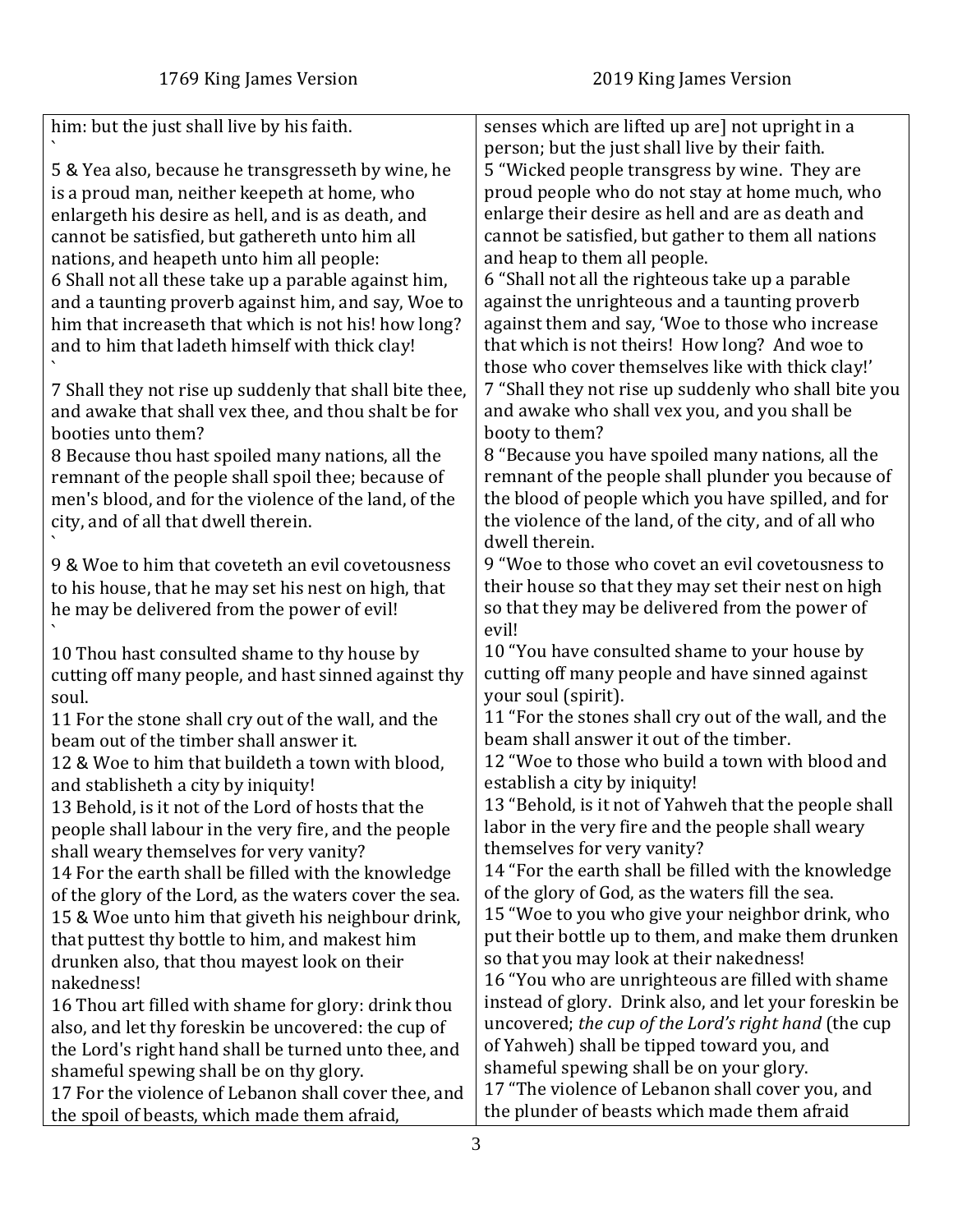<span id="page-3-0"></span>

| because of men's blood, and for the violence of the      | because of the blood of people, and because of the                                |
|----------------------------------------------------------|-----------------------------------------------------------------------------------|
| land, of the city, and of all that dwell therein.        | violence of the land, of the city, and of all who dwell                           |
|                                                          | in it.                                                                            |
| 18 & What profiteth the graven image that the            | 18 "What profit is there in the carved image that its                             |
| maker thereof hath graven it; the molten image, and      | maker has engraved, the molten image, and a                                       |
| a teacher of lies, that the maker of his work trusteth   | teacher of lies that the makers of the work trust so                              |
| therein, to make dumb idols?                             | much that they make mute idols?                                                   |
| 19 Woe unto him that saith to the wood, Awake; to        | 19 "Woe to those who say to the wood, 'Awake,' to                                 |
| the dumb stone, Arise, it shall teach! Behold, it is     | the mute stone, 'Arise; it shall teach!' Behold, it is                            |
| laid over with gold and silver, and there is no breath   | covered with gold and silver, yet there is no breath                              |
| at all in the midst of it.                               | at all in the midst of it.                                                        |
| 20 But the Lord is in his holy temple: let all the       | 20 "But Yahweh is in His holy temple; let all the                                 |
|                                                          | earth keep silence before Him."                                                   |
| earth keep silence before him.                           |                                                                                   |
|                                                          |                                                                                   |
| 3:1 A prayer of Habakkuk the prophet upon<br>Shigionoth. | 3:1 Habakkuk the prophet prayed,<br>2 "O Yahweh, I have heard Your speech and was |
| 2 O Lord, I have heard thy speech, and was afraid: O     | afraid. O Yahweh, revive Your work in the midst of                                |
| Lord, revive thy work in the midst of the years, in      | the years. In the midst of the years make known                                   |
| the midst of the years make known; in wrath              | Your will; in wrath remember mercy.                                               |
| remember mercy.                                          | 3 "God came from Teman, the Holy One from Mount                                   |
|                                                          |                                                                                   |
| 3 God came from Teman, and the Holy One from             | Paran. His glory covered the heavens, and the earth                               |
| mount Paran. Selah. His glory covered the heavens,       | was full of His praise.                                                           |
| and the earth was full of his praise.                    | 4 "And his brightness was as the light; light came                                |
| 4 And his brightness was as the light; he had horns      | forth from Him; and that is the hiding place of His                               |
| coming out of his hand: and there was the hiding of      | power.                                                                            |
| his power.                                               | 5 "Before Yahweh went the pestilence, and burning                                 |
| 5 Before him went the pestilence, and burning coals      | coals went forth from Him.                                                        |
| went forth at his feet.                                  | 6 "He stood and measured the earth; He saw and                                    |
| 6 He stood, and measured the earth: he beheld, and       | drove asunder the nations; and the everlasting                                    |
| drove asunder the nations; and the everlasting           | mountains were scattered. The perpetual hills                                     |
| mountains were scattered, the perpetual hills did        | bowed; His ways are everlasting.                                                  |
| bow: his ways are everlasting.                           | 7 "I saw the tents of Cushan in affliction, and the                               |
| 7 I saw the tents of Cushan in affliction: and the       | curtains of the land of Midian trembled.                                          |
| curtains of the land of Midian did tremble.              | 8 "Was Yahweh displeased against the rivers? Was                                  |
| 8 Was the Lord displeased against the rivers? was        | Your anger against the rivers? Was Your wrath                                     |
| thine anger against the rivers? was thy wrath            | against the sea as were Your horses and Your                                      |
| against the sea, that thou didst ride upon thine         | chariots of salvation?                                                            |
| horses and thy chariots of salvation?                    | 9 "Your bow was made quite naked according to                                     |
| 9 Thy bow was made quite naked, according to the         | your command, even Your word. You split the earth                                 |
| oaths of the tribes, even thy word. Selah. Thou didst    | with rivers.                                                                      |
| cleave the earth with rivers.                            | 10 "The mountains saw You, and they trembled; the                                 |
| 10 The mountains saw thee, and they trembled: the        | overflowing of the water passed by; the deep                                      |
| overflowing of the water passed by: the deep             | uttered its voice and lifted up its hands on high.                                |
| uttered his voice, and lifted up his hands on high.      | 11 "The sun and moon stood still in their habitation;                             |
| 11 The sun and moon stood still in their habitation:     | at the light of Your arrows they went and at the                                  |
| at the light of thine arrows they went, and at the       | shining of Your glittering spear.                                                 |